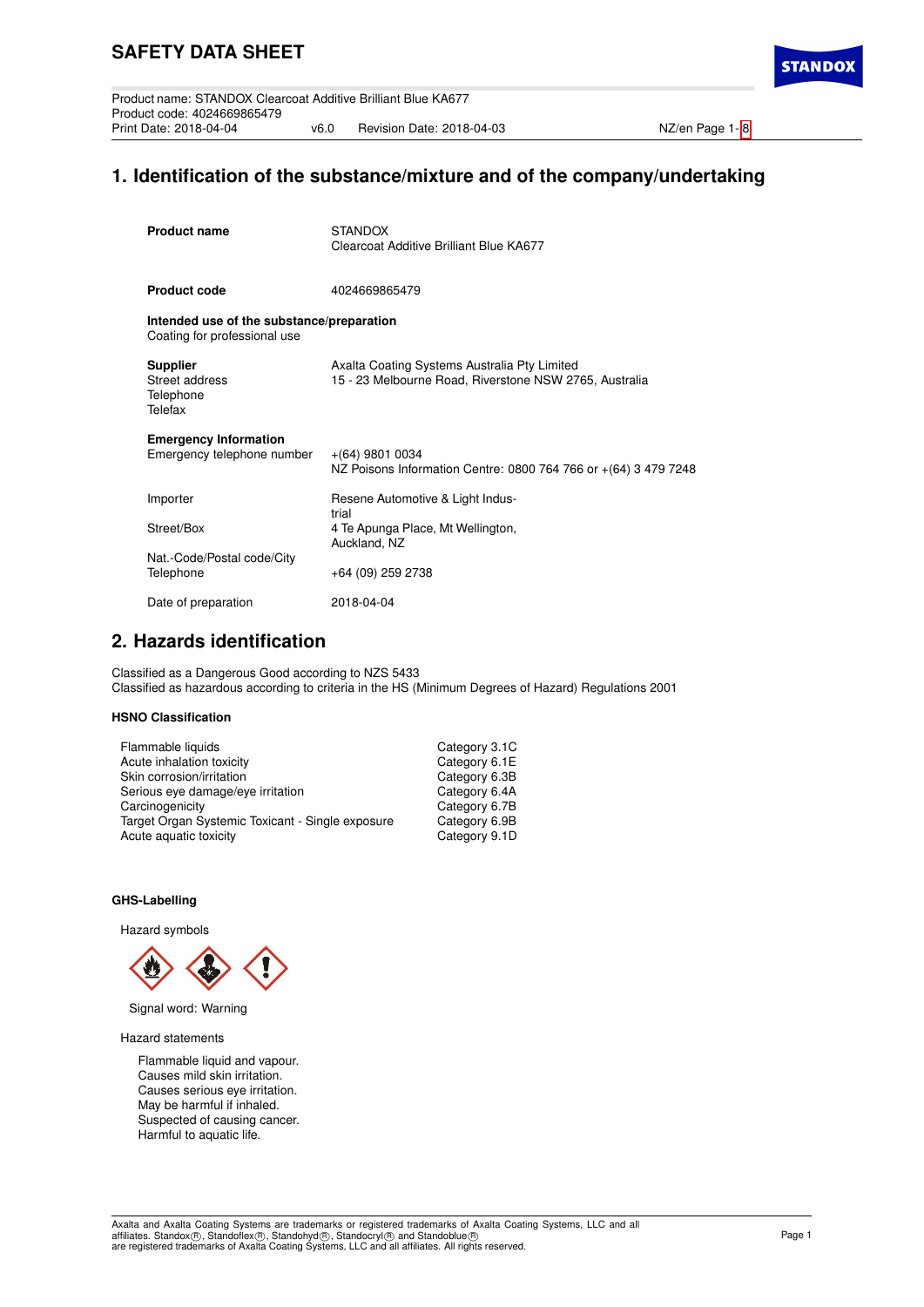Product name: STANDOX Clearcoat Additive Brilliant Blue KA677 Product code: 4024669865479 v6.0 Revision Date: 2018-04-03 NZ/en Page 2- [8](#page-7-0)



Precautionary statements

Obtain special instructions before use.

Keep away from heat/sparks/open flames/hot surfaces. No smoking.

Avoid release to the environment.

Wear eye protection/ face protection.

IF exposed or concerned: Get medical advice/ attention.

If eye irritation persists: Get medical advice/ attention.

Store in a well-ventilated place. Keep cool.

**Other hazards which do not result in classification** None known.

# **3. Composition/information on ingredients**

## **Pure substance/mixture** Mixture

### **Hazardous components**

| CAS-No.   | Chemical name         | Concentration | <b>GHS Hazardous</b> |
|-----------|-----------------------|---------------|----------------------|
| 110-12-3  | 5-methylhexan-2-one   | $30 - 40%$    |                      |
| 123-86-4  | n-butyl acetate       | $20 - 30\%$   |                      |
| 78-93-3   | butanone              | $5 - 10%$     |                      |
| $88-12-0$ | 1-vinyl-2-pyrrolidone | $0.1 - 0.3\%$ |                      |

Non-regulated ingredients 30 - 40%

# **4. First aid measures**

### **Eye contact**

Remove contact lenses. Irrigate copiously with clean, fresh water for at least 15 minutes, holding the eyelids apart. Seek medical advice.

### **Skin contact**

Do NOT use solvents or thinners. Take off all contaminated clothing immediately. Wash skin thoroughly with soap and water or use recognized skin cleanser. If skin irritation persists, call a physician.

### **Inhalation**

Avoid inhalation of vapour or mist. Move to fresh air in case of accidental inhalation of vapours. If breathing is irregular or stopped, administer artificial respiration. If unconscious place in recovery position and seek medical advice. If symptoms persist, call a physician.

### **Ingestion**

If swallowed, seek medical advice immediately and show this safety data sheet (SDS) or product label. Do NOT induce vomiting. Keep at rest.

### **Most Important Symptoms/effects, acute and delayed**

### **Inhalation**

May cause nose and throat irritation. May cause nervous system depression characterized by the following progressive steps: headache, dizziness, nausea, staggering gait, confusion, unconsciousness. Reports have associated repeated and prolonged overexposure to solvents with permanent brain and nervous system damage.

## **Ingestion**

May result in gastrointestinal distress.

### **Skin or eye contact**

May cause irritation or burning of the eyes. Repeated or prolonged liquid contact may cause skin irritation with discomfort and dermatitis.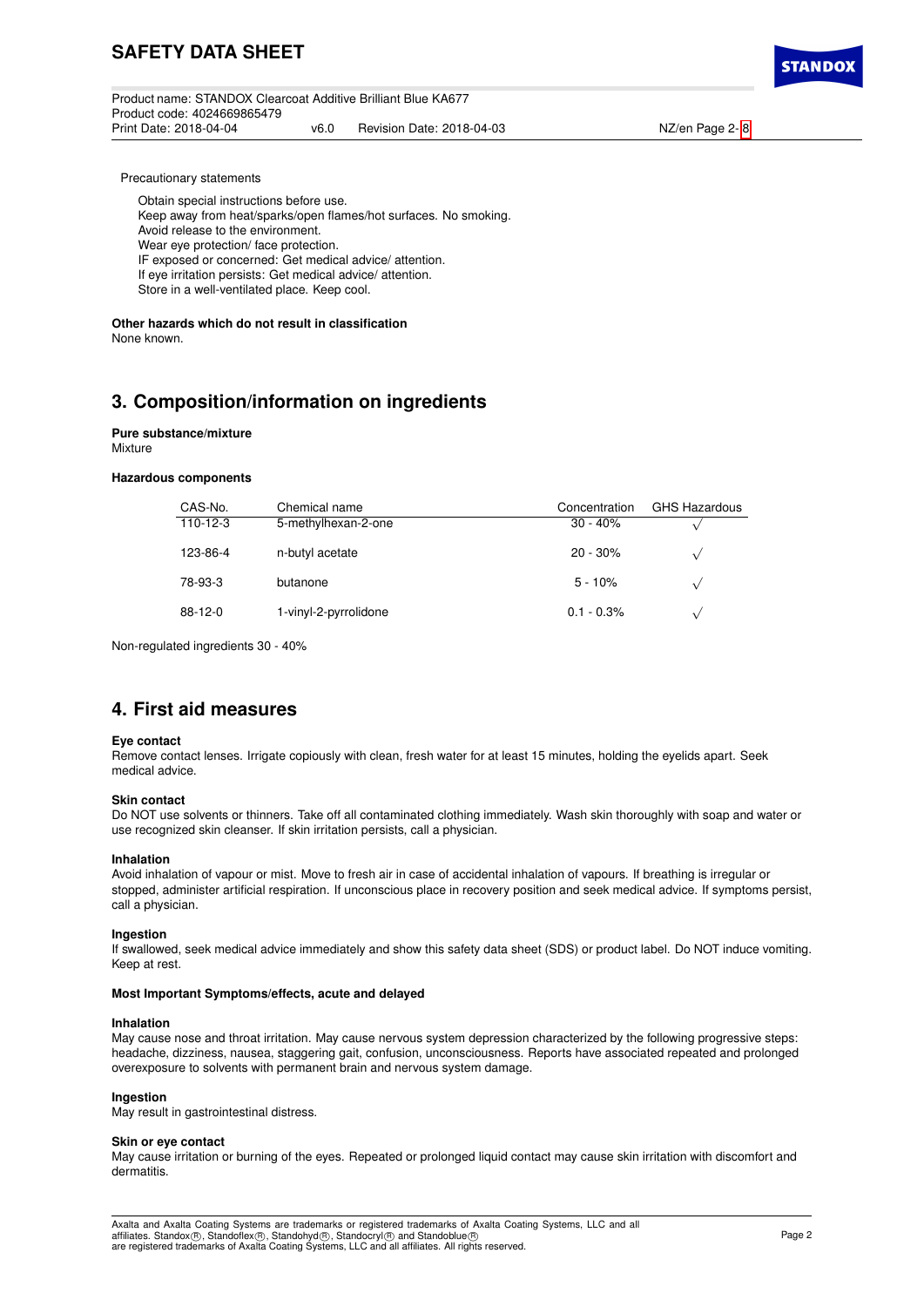Product name: STANDOX Clearcoat Additive Brilliant Blue KA677 Product code: 4024669865479 v6.0 Revision Date: 2018-04-03 NZ/en Page 3- [8](#page-7-0)

**STANDO** 

### **Notes to physician**

No data available on the product. See section 3 and 11 for hazardous ingredients found in the product.

# **5. Firefighting measures**

### **Suitable extinguishing media**

Universal aqueous film-forming foam, Carbon dioxide (CO2), Dry chemical, Water spray.

#### **Extinguishing media which shall not be used for safety reasons**

High volume water jet

#### **Specific hazards**

Flammable liquid and vapour. Vapours may form explosive mixtures with air. Remove all sources of ignition. Solvent vapours are heavier than air and may spread along floors. Do not allow run-off from fire fighting to enter drains or water courses. Never use pressure to empty container: container is not a pressure vessel. Always keep in containers of same material as the original one.

#### **Special Protective Equipment and Fire Fighting Procedures**

Wear as appropriate: Full protective flameproof clothing. Wear self-contained breathing apparatus for firefighting if necessary. In the event of fire, cool tanks with water spray.

# **6. Accidental release measures**

#### **Personal precautions**

Keep in a well-ventilated place. Keep away from sources of ignition. Comply with safety directives (see chapters 7 and 8). Do not inhale vapours.

## **Environmental precautions**

Do not let product enter drains. Notify the respective authorities in accordance with local law in the case of contamination of rivers, lakes or waste water systems.

#### **Methods for cleaning up**

Contain and collect spillage with non-combustible absorbent materials, e.g. sand, earth, vermiculite, diatomaceous earth and place in container for disposal according to local regulations. Clean preferably with a detergent; avoid use of solvents.

# **7. Handling and storage**

#### **Safe handling advice**

Prevent the creation of flammable or explosive concentrations of vapour in air and avoid vapour concentration higher than the occupational exposure limits. The product should only be used in areas from which all naked lights and other sources of ignition have been excluded. Preparation may charge electrostatically: always use grounded leads when transferring from one container to another

Operators should wear antistatic footwear and clothing. No sparking tools should be used. Avoid skin and eye contact. Do not breathe vapours or spray mist. Smoking, eating and drinking should be prohibited in the application area.

#### **Storage**

#### **Suitable storage conditions**

Observe label precautions. Refer to Technical Data Sheet (TDS) for further information about storage temperature. Store in a dry, well ventilated place away from sources of heat, ignition and direct sunlight. No smoking. Prevent unauthorized access. Containers which are opened must be carefully resealed and kept upright to prevent leakage.

### **Suitable container and packaging materials for safe storage**

Always keep in containers made of the same material as the supply container.

# **8. Exposure controls/personal protection**

**National occupational exposure limits**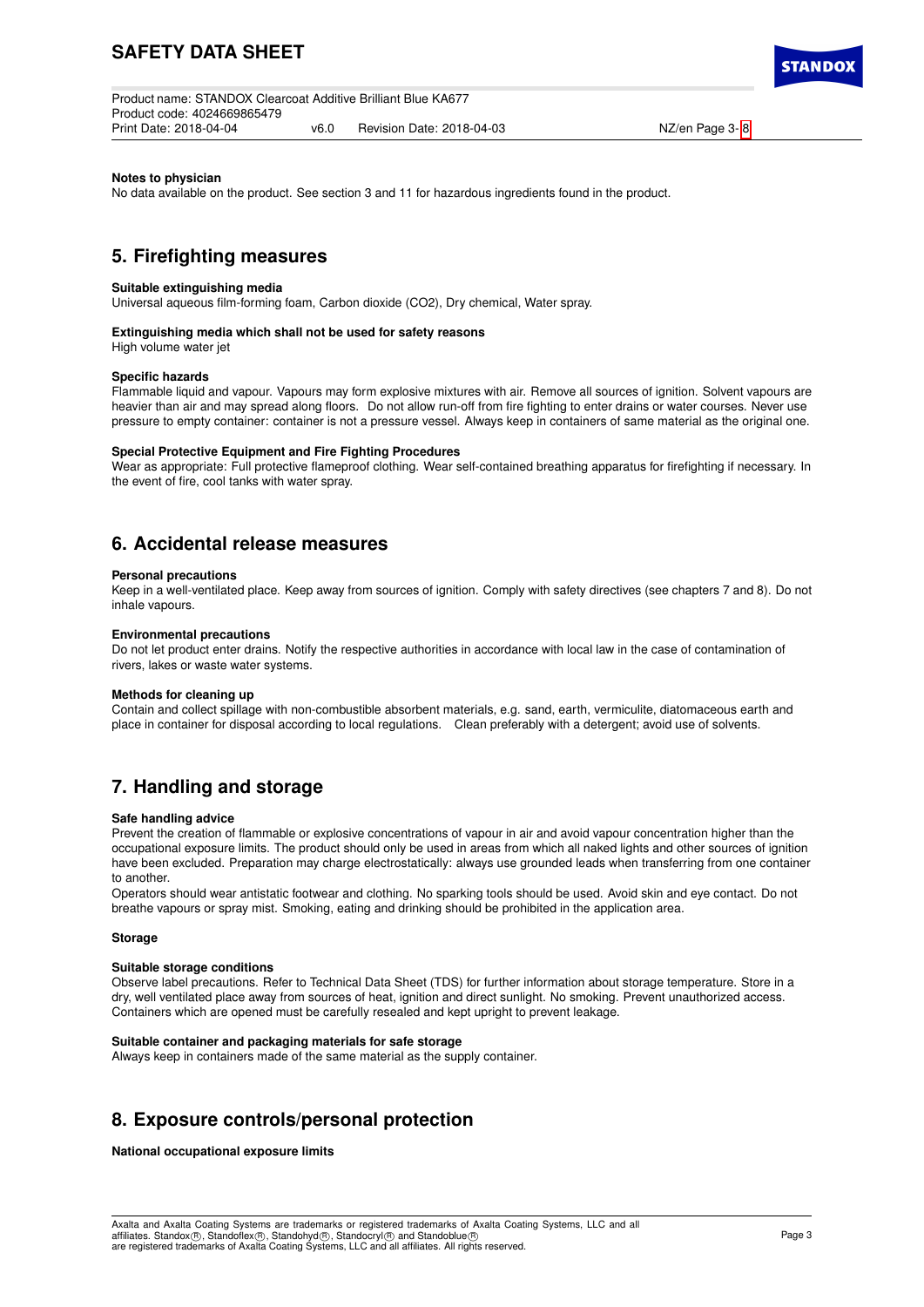Product name: STANDOX Clearcoat Additive Brilliant Blue KA677 Product code: 4024669865479 v6.0 Revision Date: 2018-04-03 NZ/en Page 4- [8](#page-7-0)

**STANDO** 

| Chemical name       |             |           |
|---------------------|-------------|-----------|
| 5-methylhexan-2-one | <b>TWA</b>  | 50 ppm    |
|                     | <b>TWA</b>  | 234 mg/m3 |
| n-butyl acetate     | <b>TWA</b>  | $150$ ppm |
|                     | <b>TWA</b>  | 713 mg/m3 |
|                     | <b>STEL</b> | $200$ ppm |
|                     | <b>STEL</b> | 950 mg/m3 |
| butanone            | <b>TWA</b>  | $150$ ppm |
|                     | <b>TWA</b>  | 445 mg/m3 |
|                     | <b>STEL</b> | 300 ppm   |
|                     | <b>STEL</b> | 890 mg/m3 |

### **Engineering measures**

Provide adequate ventilation.This should be achieved by a good general extraction and -if practically feasible- by the use of a local exhaust ventilation.If these are not sufficient to maintain concentrations of particulates and solvent vapour below the OEL, suitable respiratory protection must be worn.

## **Glossary**

CEIL Ceiling exposure limit

STEL Short term exposure limit

TWA Time weighted average

#### **Protective equipment**

Personal protective equipment should be worn to prevent contact with eyes, skin or clothing.

#### **Respiratory protection**

When workers are facing concentrations above the exposure limit they must use appropriate certified respirators.

### **Eye protection**

Use safety eyewear designed to protect against splash of products.

### **Hand protection**

The breakthrough time of gloves is unknown for the product itself. The glove material given is recommended on basis of the substances in the preparation.

| Chemical name   | Glove material                            |                                  | Glove thickness Break through time |
|-----------------|-------------------------------------------|----------------------------------|------------------------------------|
| n-butyl acetate | Viton $(R)$ $\circledR$<br>Nitrile rubber | $0.7$ mm<br>$0.33 \,\mathrm{mm}$ | 10 MIN<br>30 MIN                   |
| butanone        | Viton $(R)$ $\circledR$                   | $0.7$ mm                         | 10 MIN                             |

The protective glove should be checked in each case for their work specific suitability (e.g. mechanical stability, product compatibility, and anti-static properties). When the intended use is for spray application a nitrile glove of the chemical resistance group 3 (e.g. Dermatril ® glove) is to be used. After contamination, the glove has to be changed. If immersing the hands into the product is not avoidable (e.g. maintenance work) a butyl or fluorocarbon rubber glove should be used. When skin exposure may occur to materials specified in section 3 of this SDS, advice should be sought from the glove supplier as to appropriate type to use with this product and the permeation breakthrough times. Care should be taken when working with sharp edged articles as these can easily damage the gloves and make them ineffective. The instructions and information provided by the glove supplier on use, storage, maintenance and replacement must be followed. Damaged gloves or those showing signs of wear should be replaced immediately.

#### **Skin and body protection**

Wear suitable protective clothing. Personnel should wear antistatic clothing made of natural fiber or of high temperature resistant synthetic fiber.

#### **Hygiene measures**

Wash skin thoroughly with soap and water or use recognized skin cleanser. Do not use organic solvents!

# **9. Physical and chemical properties**

# **Appearance**

**Form :** liquid **Colour:** blue **Odor Threshold :** No data available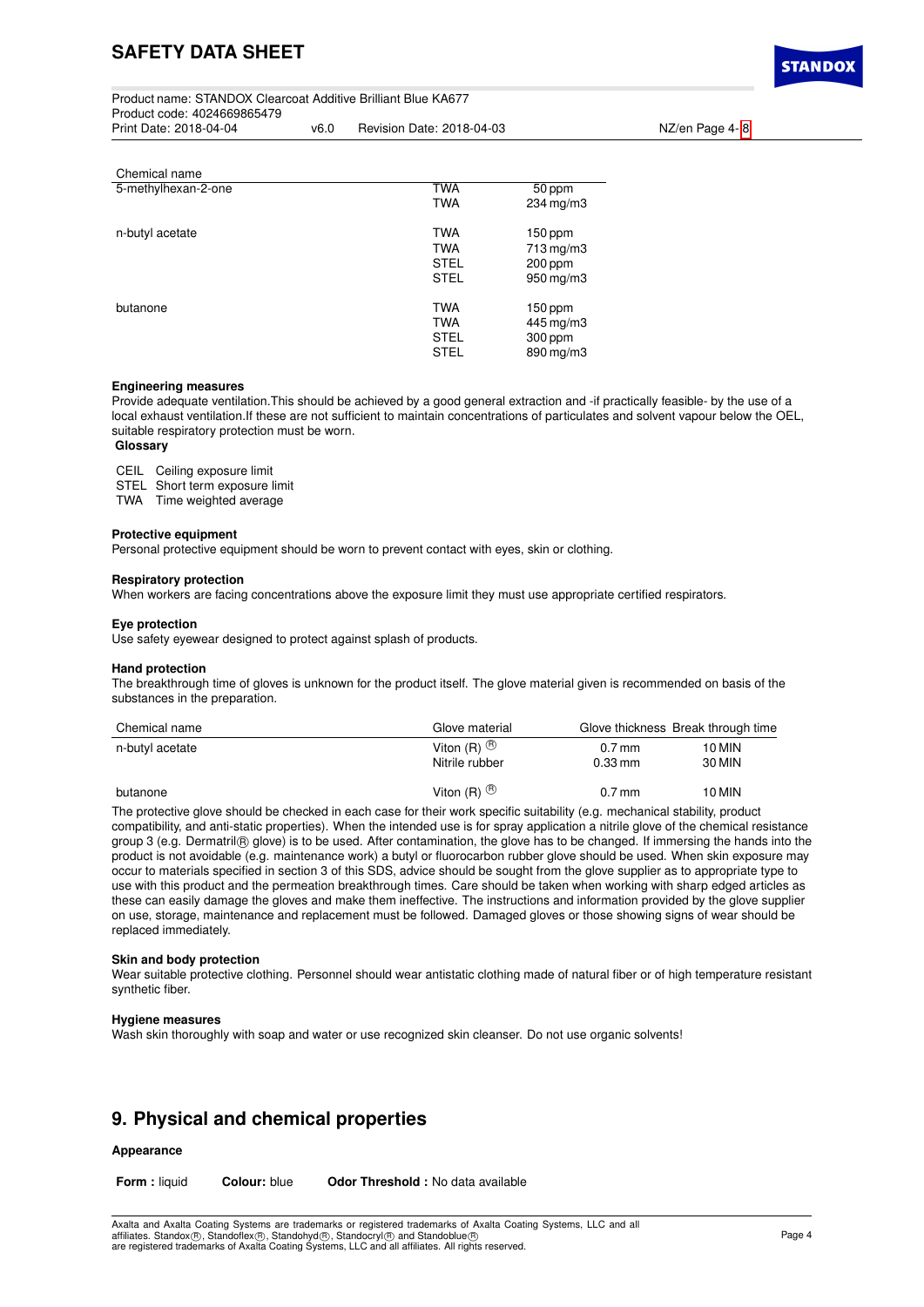Product name: STANDOX Clearcoat Additive Brilliant Blue KA677 Product code: 4024669865479 v6.0 Revision Date: 2018-04-03 NZ/en Page 5- [8](#page-7-0)

 $\overline{1}$ 

**STANDO** 

| рH                                     | Not applicable            |                    |
|----------------------------------------|---------------------------|--------------------|
| Freezing point                         | Not applicable.           |                    |
| Boiling point                          | $78^{\circ}$ C            |                    |
| Flash point                            | $23^{\circ}$ C            |                    |
| Evaporation rate                       | Slower than Ether         |                    |
| Flammability                           |                           |                    |
| Upper explosion limit                  | 11.5%                     |                    |
| Lower explosion limit                  | 1%                        |                    |
| Vapour pressure                        | $13.1$ hPa                |                    |
| Solubility(ies)                        | moderate                  |                    |
| Vapour density                         | No data available         |                    |
| Density                                | 0.95 $q/cm^3$             | DIN 53217/ISO 2811 |
| Partition coefficient: n-octanol/water | No data available         |                    |
| Ignition temperature                   | $404\,^{\circ}\mathrm{C}$ | <b>DIN 51794</b>   |
| Decomposition temperature              |                           |                    |
| Viscosity (23 $\mathrm{^{\circ}C}$ )   | 50 <sub>s</sub>           | ISO 2431-1993 6 mm |
|                                        |                           |                    |

# **10. Stability and reactivity**

### **Stability**

Stable

## **Hazardous polymerisation**

Will not occur.

### **Conditions to avoid**

Stable under recommended storage and handling conditions (see section 7).

### **Materials to avoid**

Keep away from oxidizing agents, strongly alkaline and strongly acid materials in order to avoid exothermic reactions.

### **Hazardous decomposition products**

When exposed to high temperatures may produce hazardous decomposition products such as carbon monoxide and dioxide, smoke, oxides of nitrogen.

# **11. Toxicological information**

## **Information on likely routes of exposure**

### **Inhalation**

May cause nose and throat irritation. May cause nervous system depression characterized by the following progressive steps: headache, dizziness, nausea, staggering gait, confusion, unconsciousness. Reports have associated repeated and prolonged overexposure to solvents with permanent brain and nervous system damage.

# **Ingestion**

May result in gastrointestinal distress.

### **Skin or eye contact**

May cause irritation or burning of the eyes. Repeated or prolonged liquid contact may cause skin irritation with discomfort and dermatitis.

## **Delayed and immediate effects and also chronic effects from short and long term exposure:**

**Acute oral toxicity** not hazardous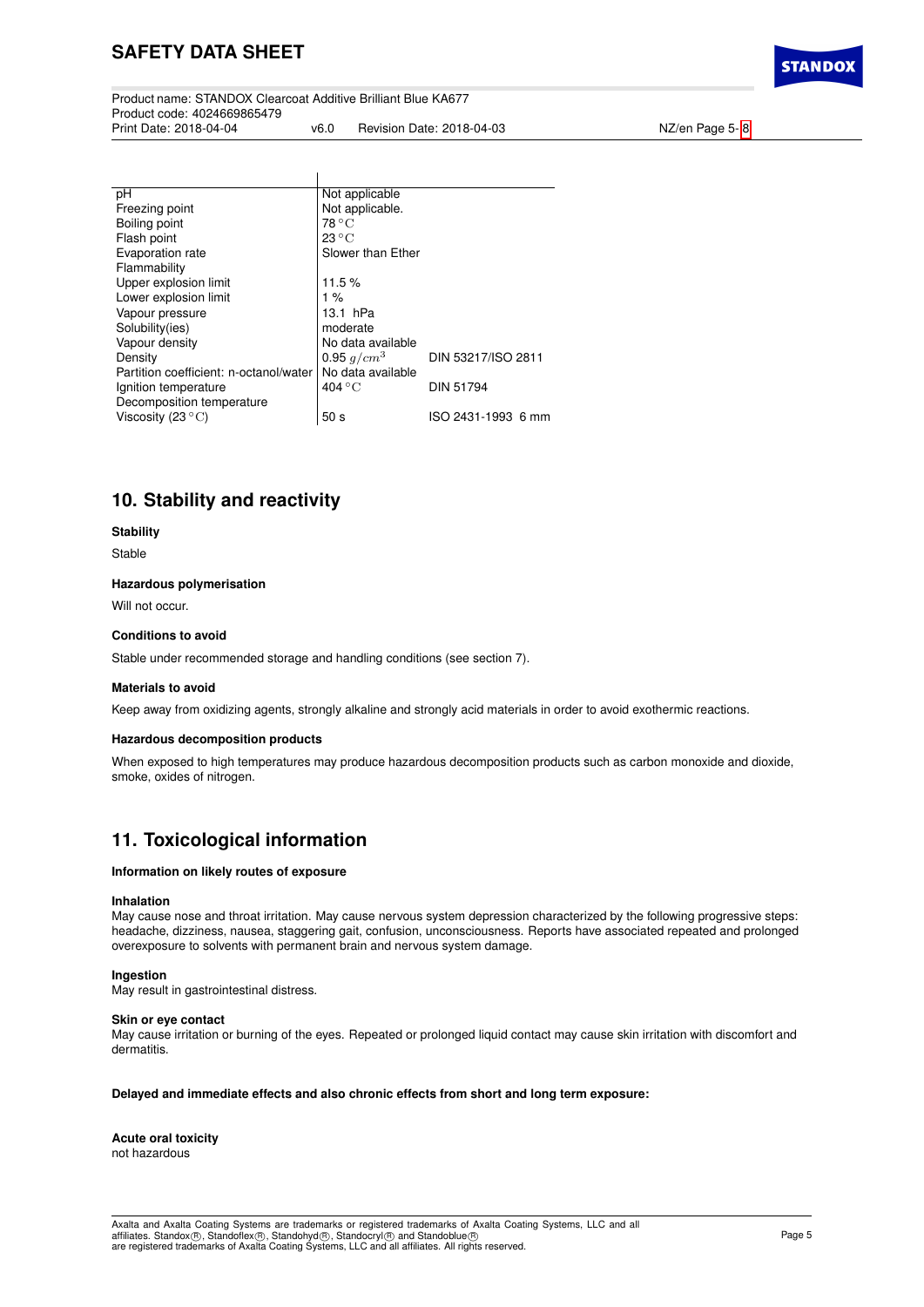Product name: STANDOX Clearcoat Additive Brilliant Blue KA677 Product code: 4024669865479 v6.0 Revision Date: 2018-04-03 NZ/en Page 6- [8](#page-7-0)

**Acute dermal toxicity** Not classified according to GHS criteria

**Acute inhalation toxicity**

|  | 5-methylhexan-2-one Category 4<br>1-vinyl-2-pyrrolidone Category 3 |  |
|--|--------------------------------------------------------------------|--|
|  |                                                                    |  |

% of unknown composition: 18.6 %

**Skin corrosion/irritation**

|                 | 5-methylhexan-2-one Category 3 |
|-----------------|--------------------------------|
| n-butyl acetate | Category 3                     |
| butanone        | Category 3                     |
|                 |                                |

**Serious eye damage/eye irritation**

| 5-methylhexan-2-one Category 2A |             |
|---------------------------------|-------------|
| butanone                        | Category 2A |
| 1-vinyl-2-pyrrolidone           | Category 1  |

# **Respiratory sensitisation**

Not classified according to GHS criteria

## **Skin sensitisation**

Not classified according to GHS criteria

## **Germ cell mutagenicity**

Not classified according to GHS criteria

**Carcinogenicity**

1-vinyl-2-pyrrolidone Category 2

#### **Toxicity for reproduction** Not classified according to GHS criteria

#### **Target Organ Systemic Toxicant - Single exposure** No data available.

**Target Organ Systemic Toxicant - Repeated exposure** Not classified according to GHS criteria

**Aspiration toxicity**

Not classified according to GHS criteria

#### **Numerical measures of toxicity (acute toxicity estimation (ATE),etc. )** No information available.

## **Symptoms related to the physical, chemical and toxicological characteristics**

Exposure to component solvents vapours concentration in excess of the stated occupational exposure limit may result in adverse health effect such as mucous membrane and respiratory system irritation and adverse effect on kidney, liver and central nervous system. Symptoms and signs include headache, dizziness, fatigue, muscular weakness, drowsiness and in extreme cases, loss of consciousness. Through skin resorbtion, solvents can cause some of the effects described here. Repeated or prolonged contact with the preparation may cause removal of natural fat from the skin resulting in non-allergic contact dermatitis and absorption through the skin. The liquid splashed in the eyes may cause irritation and reversible damage.

# **12. Ecological information**

Product contains environmentally hazardous substances and product is not classified per GHS.

### **Ecotoxicity effects**

There are no data available on the product itself. The product should not be allowed to enter drains or watercourses.

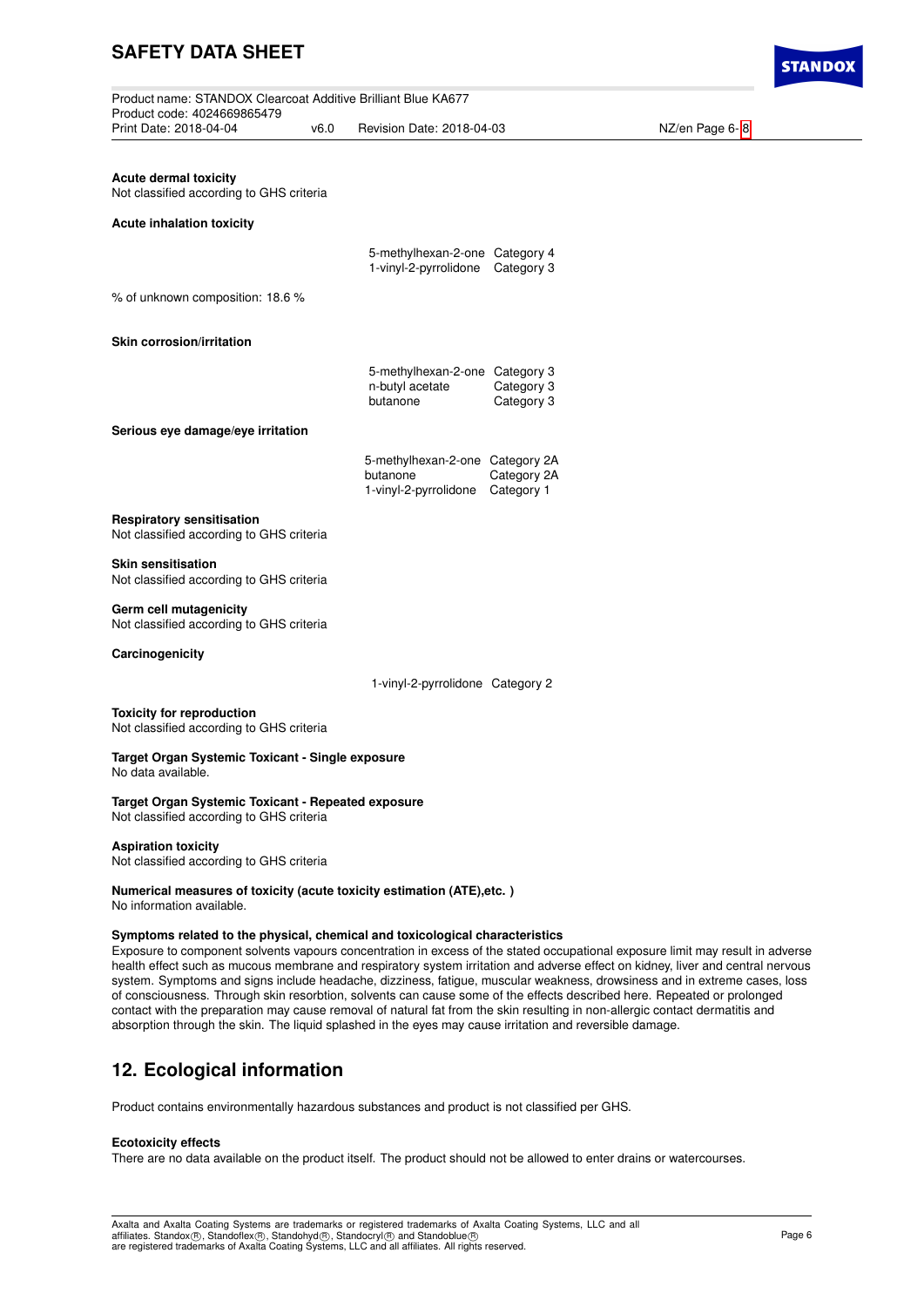Product name: STANDOX Clearcoat Additive Brilliant Blue KA677 Product code: 4024669865479 v6.0 Revision Date: 2018-04-03 NZ/en Page 7- [8](#page-7-0)

**Acute aquatic toxicity**

n-butyl acetate Category 3

% of unknown composition 24.4%

**Persistence and degradability** No information available.

**Bioaccumulation** No information available.

**Mobility in soil** No information available.

**Other adverse effects**

No information available.

# **13. DISPOSAL CONSIDERATIONS**

# **Waste disposal methods**

Dispose of in accordance with local regulations.

## **Disposal considerations**

A disposal process that converts the waste into energy is recommended. If this is not possible the hazardous waste must be disposed of by incineration.

# **14. Transport information**

| PAINT                                                         |
|---------------------------------------------------------------|
| 1263<br>3<br>Ш<br>3Y                                          |
| PAINT                                                         |
| 1263<br>3<br>Not applicable.<br>Ш<br>no<br>F-E.S-E            |
| <b>ICAO/IATA (Air transport)</b><br>PAINT                     |
| 1263<br>3<br>Subsidiary Hazard Class:<br>Not applicable.<br>Ш |
|                                                               |

## **Matters needing attention for transportation**

Confirm that there is no breakage, corrosion, or leakage from the container before shipping. Be sure to prevent damage to cargo by loading so as to avoid falling, dropping, or collapse. Ship in appropriate containers with denotation of the content in accordance with the relevant statutes and rules.